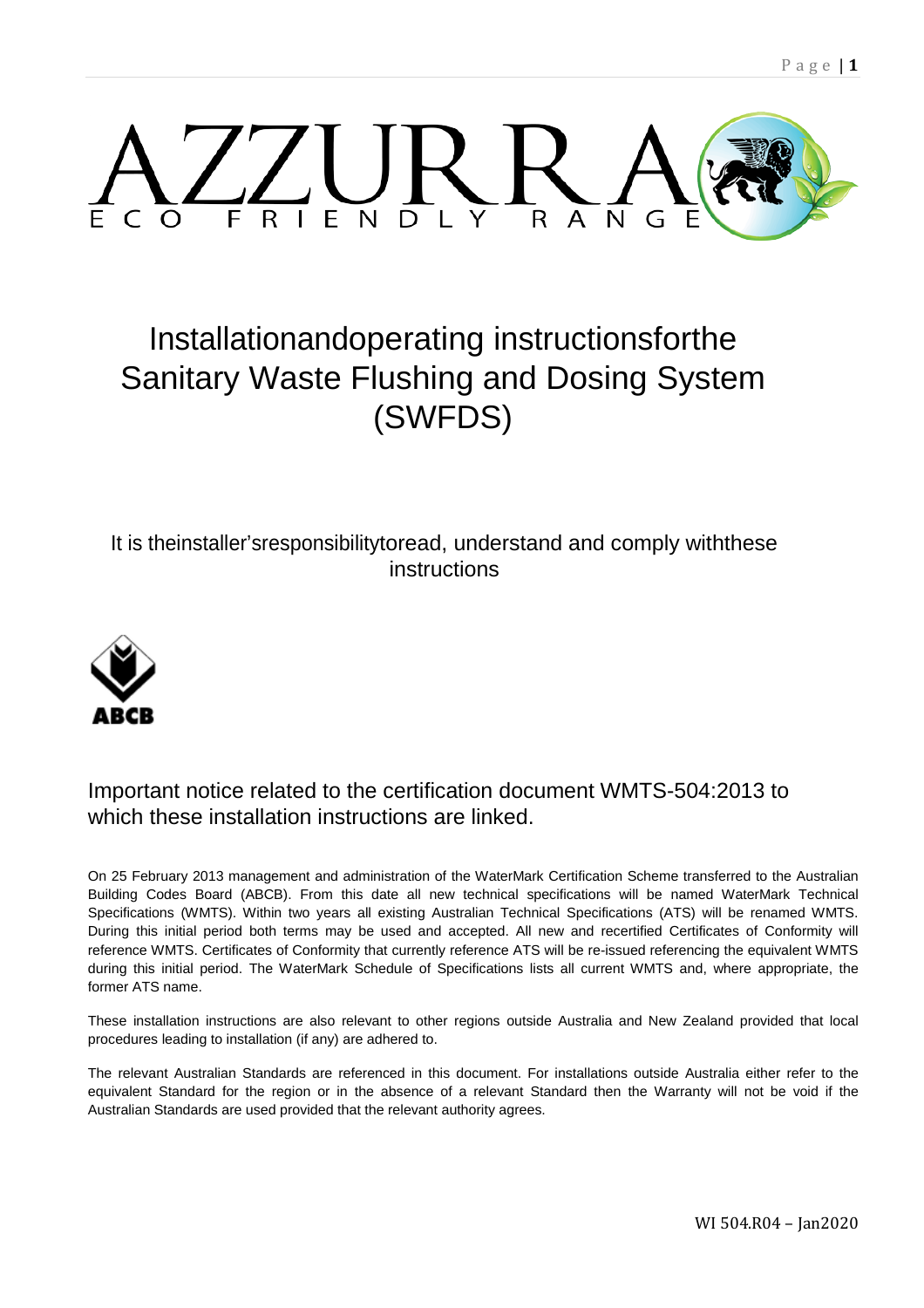# We would like to thank you for purchasing and installing the Azzurra Sewer Waste Flushing and Dosing System (SWFDS).

The combination of the latest Azzurra toilet and Drainwave flushing technologies provides the answer for the ultimate water saving plumbing installation.

To match your commitment to saving water we have committed to ensuring that the system components are manufactured to the highest standards and Watermark certified to ensure their quality and reliability.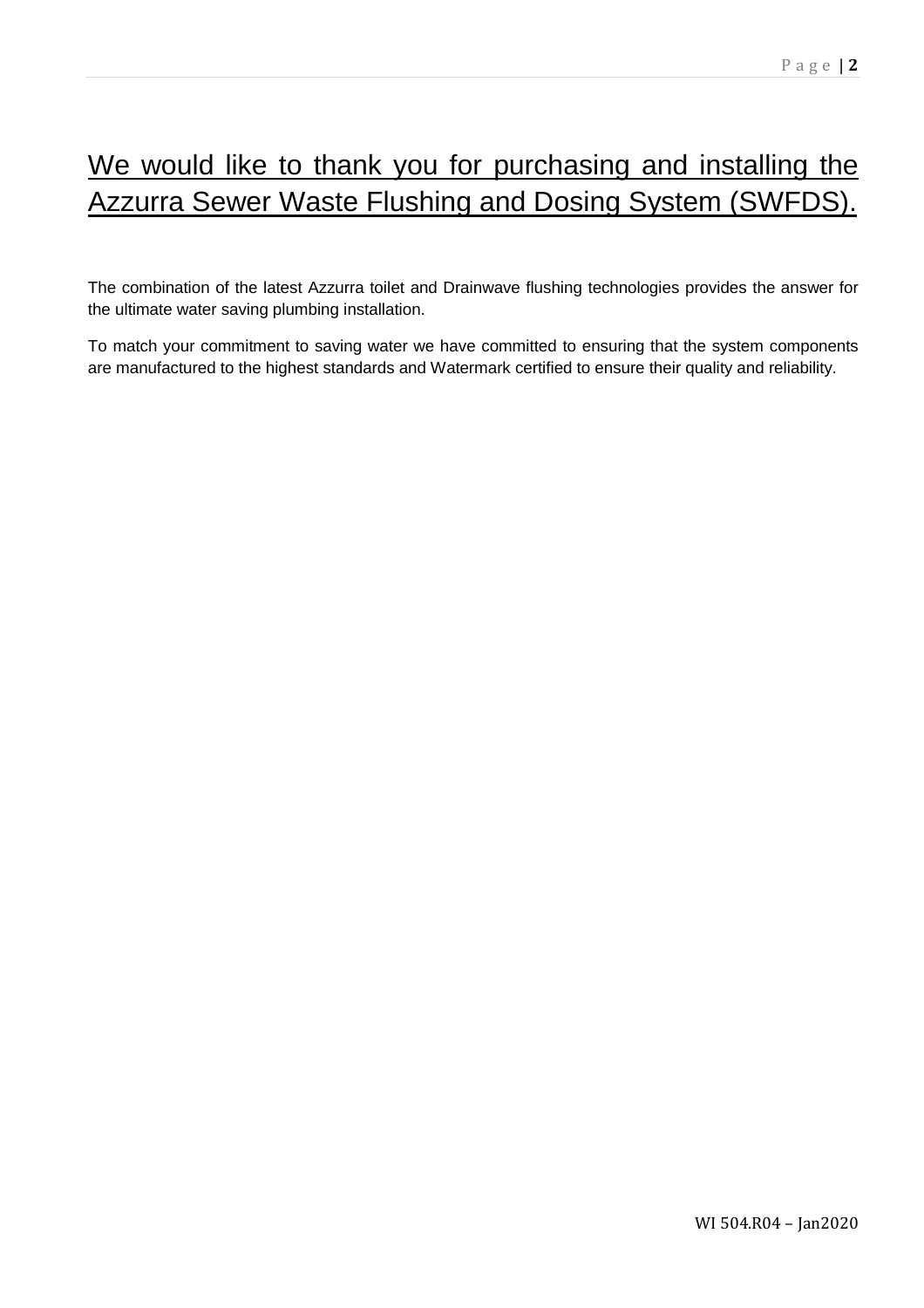### **INDEX**

| 2.                                                                                             |  |
|------------------------------------------------------------------------------------------------|--|
| 3.                                                                                             |  |
| $\overline{4}$                                                                                 |  |
| 5.                                                                                             |  |
| 6.                                                                                             |  |
| 7 <sub>1</sub>                                                                                 |  |
| 8.                                                                                             |  |
|                                                                                                |  |
|                                                                                                |  |
|                                                                                                |  |
|                                                                                                |  |
|                                                                                                |  |
|                                                                                                |  |
| APPENDIX A - AZZURRA WC INSTALLATION INSTRUCTIONS AND TECHNICAL SPECIFICATION<br><b>SHEETS</b> |  |

APPENDIX B - DRAINWAVE INSTALLATION INSTRUCTIONS TECHNICAL SPECIFICATION SHEETS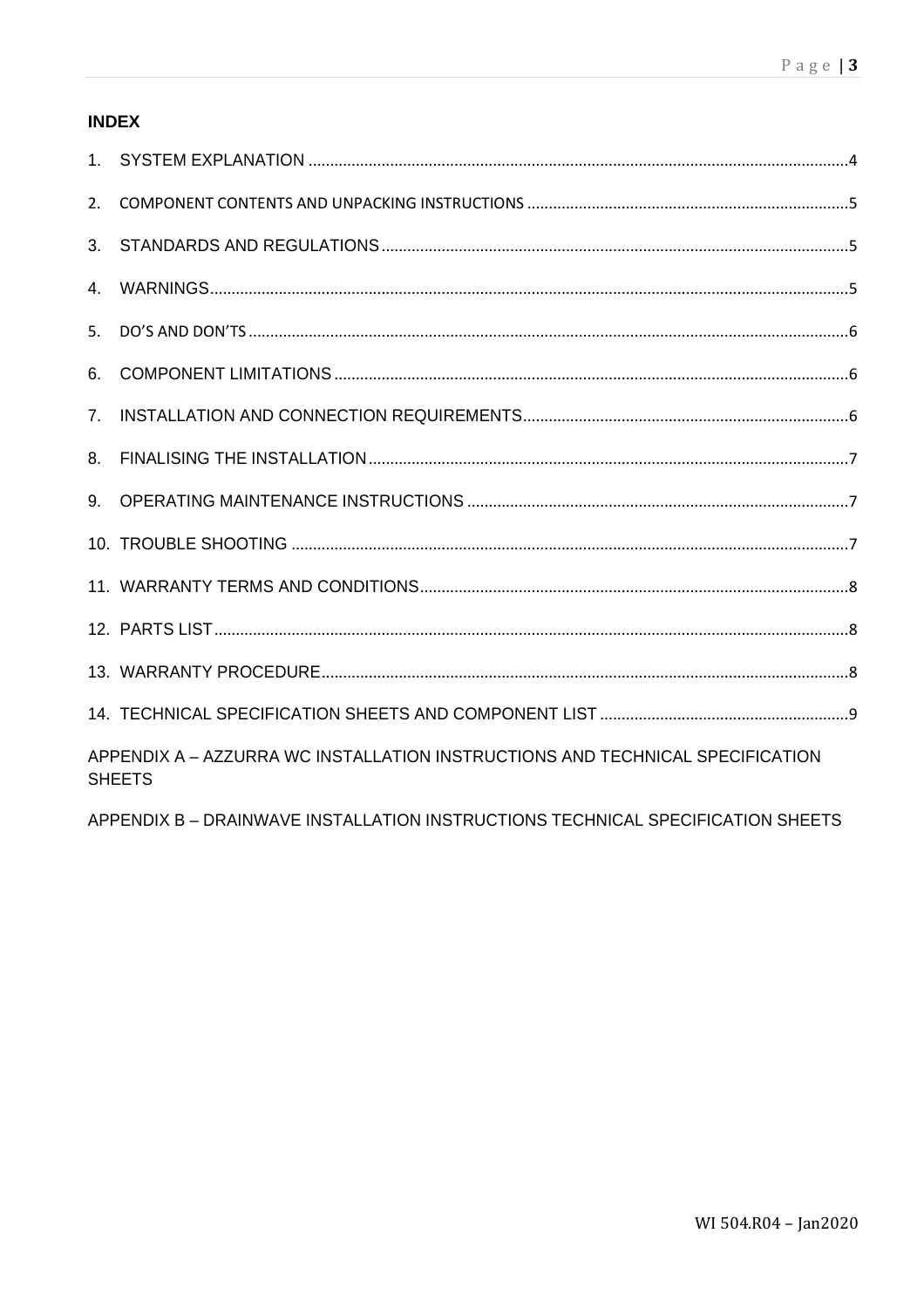# **1. SystemExplanation**

A Sanitary Waste Flushing and Dosing System (SWFDS) is where all components together shall form an effective waste disposal system to transport sanitary waste in both private and reticulation sewers.

The Azzurra cistern delivers the flush volume to the Azzurra WC pan, which shall be capable of effectively delivering the waste to the Drainwave, where it will be captured and accumulated together for discharge.

The Drainwave **DOES NOT** require any external power source for operation.

For the purposes of these installation instructions Black and Grey Water are defined as;

- Black Water iswater entering the drainage system viaa WC pan,
- Grey water shall include all other sources of wastewater including kitchen sinks, taps and faucets, dishwashers, washing machines and urinals.



**Figure 1- Typical Installation showing top and side entry inlet**



**Figure 2 - Drainwave temporarily retains small amounts of water and when the collector is full the Drainwave tips by gravity and sends a pulse wave through the drainage pipes.**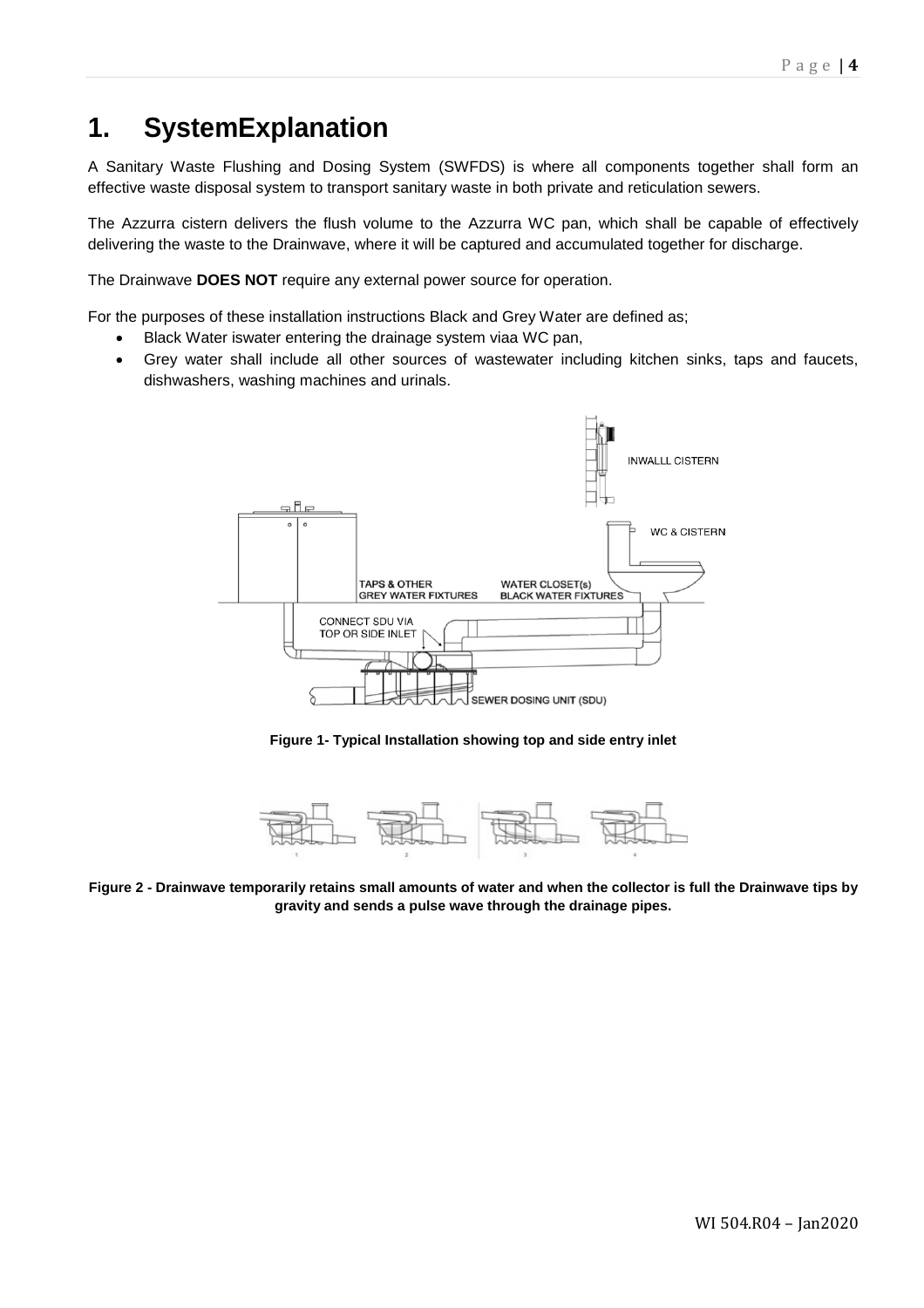# **2. Component Contents and Unpacking Instructions**

### **Generally:**

- Carefully remove all components from their packaging
- Utilise approved manual handling techniques during unpacking, lifting and installation of any component to avoid injury to person.
- Do not stack unpacked components
- Do not place heated elements, soldering irons, welding equipment, heated tools and the like on any components.
- Keep all components free of oil, grease, grit and the like.
- Prior to installation visually inspect the components to ensure it is free of defects or damage.

### **WC and Cistern Contents**

- WaterMark Certificate WMK 25840
- Pan
- Cistern (where applicable)
- Required fixings and valve mechanism

### **Drainwave Contents**

- WaterMark Certificate WMKA 22107.
- Identification marker, which is to be affixed to the 150 I/O lid, using approved solvent glue.
- Drainwave unit ready for installation.
- Drainwave advisory stickers for fixing to WC's, which form part of system.

## **3. Standards and Regulations**

It is important that all relevant plumbing regulations are followed when installing the SWFDS including local sanitary plumbing and drainage requirements

In Australia the Plumbing code of Australia (PCA) and the Building Code of Australia (BCA) should be followed including all integral plumbing components to be watermarked. I.E. pipe work or fittings connected to the Drainwave in accordance with AS/NZS 3500.2.

For countries outside Australia the relevant plumbing regulations are to be followed.

In Australia and New Zealand, individual components installations shall further comply as follows:

- WC Pans and Pedestal installation is to be in accordance with AN/NZS 3500 as required by AS 1172.1, AS 1172.2 & WMTS-504.
- Drainwave installation is to be in accordance with ATS 5200.499, AS/NZS 3500.2, AS/NZS 3500.5 & WMTS-504.

## **4. Warnings**

These warnings are written to protect the operation of the SWFDS. Failure to adhere to any of these warnings will void the warranty of the whole and individual components to the system.

- The entire SWFDS must be installed in accordance with these instructions.
- The entire SWFDS must be installed and/or removed by a suitably qualified and licensed person.
- The SWFDS has been designed and manufactured for continuous operation when subject to normal drain and sewer line waste, household detergents, cleaners and the like.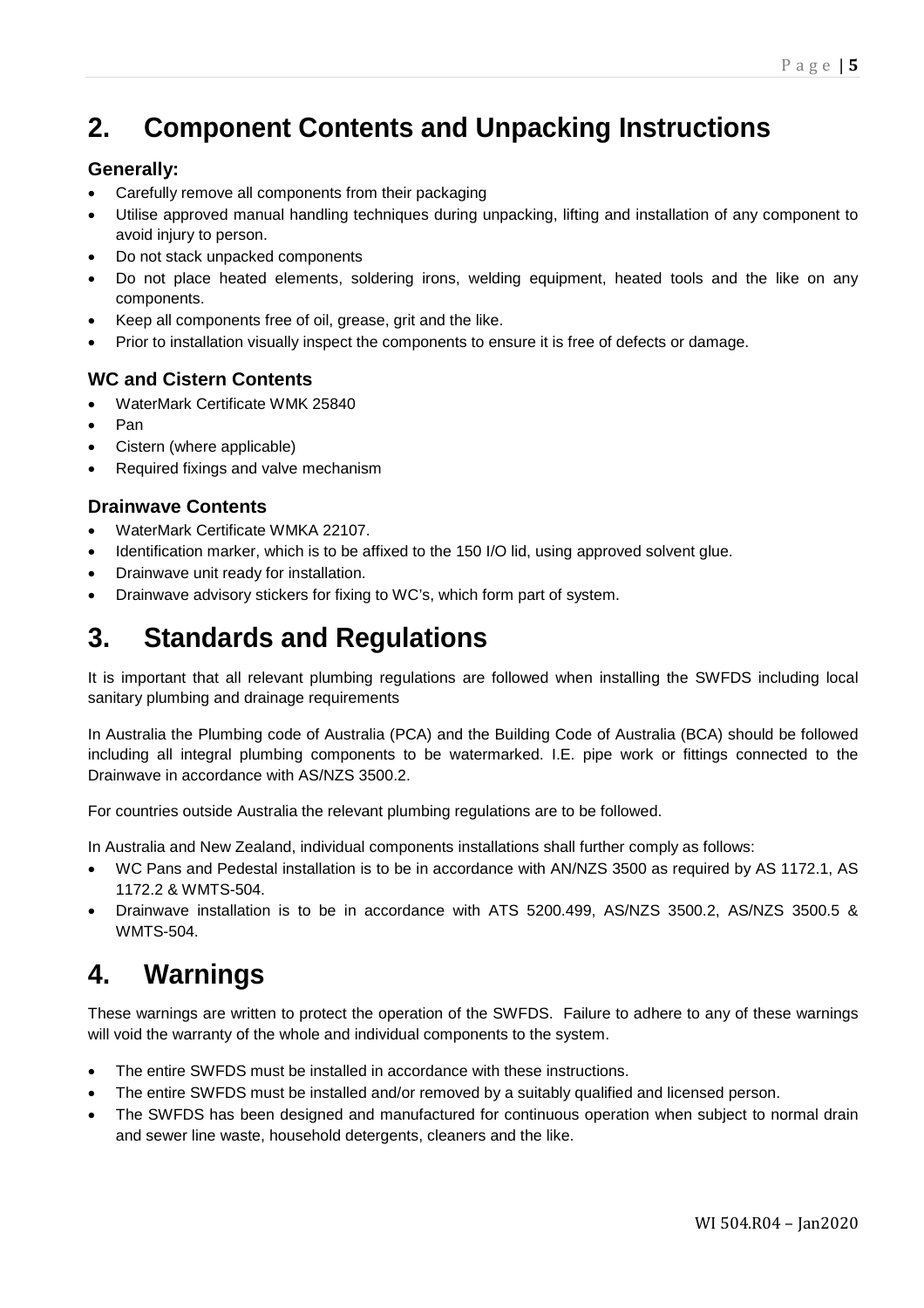# **5. Do's and Don'ts**

- Do read and follow the detailed installation instructions of the relevant component and installation configuration.
- Do provide the WaterMark documentation to the relevant authority.
- Don't use and electric eel or other drainage "cut" cleaning equipment without being aware of where the SDU (Drainwave) sits in the drainage system.

# **6. Component Limitations**

### **WC and Cistern**

• The maximum distance between any WC and SDU (Drainwave) is 6 meters with at a grade of 1.65% (1:60)

### **Drainwave**

- No WC is to be further than 6 meters from the Drainwave with at a grade of 1.65% (1:60)
- A Maximum of 6 WC's is allowable into a Drainwave unit.
- Black water shall not enter with more than 500 mm vertical fall height (if a solution is required, dissipate any vertical velocity in accordance with Clause 6.7 of AS 3500.2.)
- Where multiple WC's (up to 6) are connected to a Drainwave it is necessary that no more than 3 WC's enter via any inlet port. (Example if there are to be 4 WC's connected then 3 are admissible through 1 inlet port and the subsequent WC is to be connected through the second inlet port.)
- Grey water may enter via any inlet points with no limitation on number of fixtures or upstream distance.
- Installation in areas of pedestrian traffic only unless protected by a suitable cover or concrete slab compliant with AS 3996.



**Figure 3 - Drainwave Limitations Summary Diagram**

# **7. Installation and Connection Requirements**

### **Placement and instructions for Installation of the Components**

Fittings are to be thoroughly cleaned and fixed with approved solvent weld in accordance with AS 2032.

### **WC and Cistern**

Refer Appendix A for specific WC model installation instruction and:

- As per standard installation as provided in AS 3500.
- WC Outlet Connection to DN 100 network via an approved pan connector.
- Cistern Supply minimum 15 mm.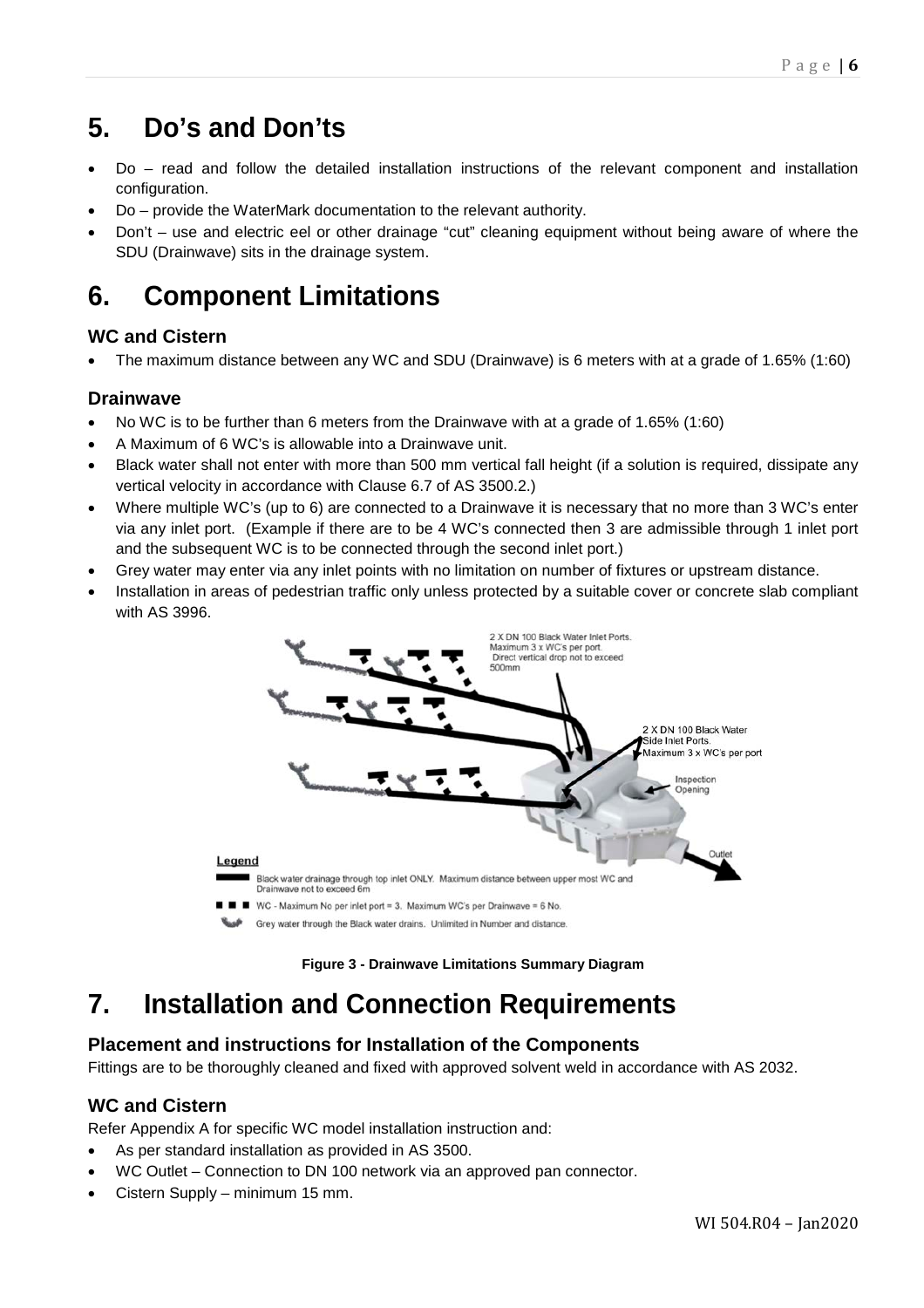### **Drainwave**

Refer Appendix C for specific Drainwave installation instructions

- DN 100 Inlet
- DN 100 Outlet
- DN 150 Inspection Opening

### **Additional Venting Requirements**

No change to AS/NZS 3500 venting provisions is requiredhowever, should venting be via an Air Admittance Valve (AAV), the minimum airflow capacity shall be no less than 32 L/2. In circumstance where the Drainwave unit is installed with no direct upstream or downstream vent it is recommended to vent the unit, venting can be to atmosphere or by an Air Admittance Valve (AAV) with minimum airflow capacity of 32 L/s.

## **8. Finalising the Installation**

#### **WC and Cistern**

- Check fixture operation
- Check for leaks
- Check fixings

#### **Drainwave**

Refer to Appendix B for installation instructions and ensure the prior to back filling check that the bucket is activating by test filling with sufficient water for bucket to activate.

## **9. Operating Maintenance Instructions**

### **WC and Cistern**

As per normal

#### **Drainwave**

- The Drainwave is an automated device, which requires no external power.
- Should solid waste matter be present within the device, a careful pressure clean should be undertaken. (Maximum pressure 110 Bar).
- Should the SWFDS be installed in a building which may be unoccupied for extended periods of time, then the owner/occupier should be advised the following;
	- $\triangleright$  To include a 10 litre dose of the drainline prior to leaving the facility unoccupied. This will ensure the drain line and the Drainwave are clear of waste. This can be done by activating the full flush3 times or running the tap on an upstream fixture.

## **10. Trouble Shooting**

Should an operational failure of any component within the system be suspected or experienced, immediately contact a registered plumber to inspect and/or repair.

Inspection of the individual components should include but not limited the following;

#### **WC and Cistern**

- Check flushing mechanism and operations
- Check for foreign objects lodge within pan and cistern
- Check for leaks
- Check water supply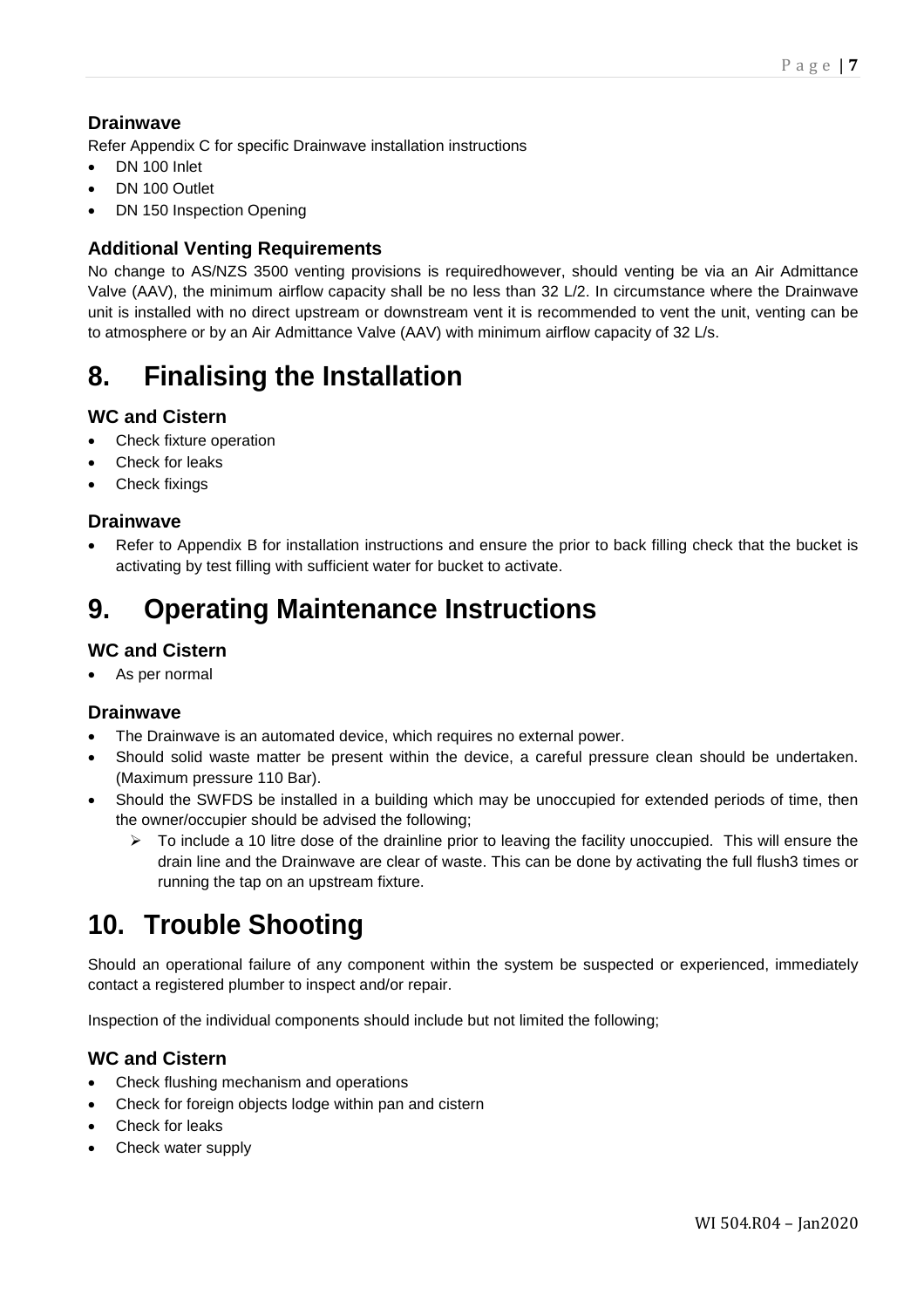### **Drainwave**

- Open the 150 mm inspection opening and visually inspected the device to ensure it if free from foreign and waste matter, clean out if required,
- Check tipping action of bucket by having sufficient water flow into the device to fill the bucket an activate the tipping action,
- Replace device if damaged beyond cleaning.

# **11. Warranty Terms and Conditions**

### **WC and Cistern**

- See product for details
- Refer Azzurra website [http://www.azzurra.com.au](http://www.azzurra.com.au/)

### **Drainwave**

Refer Drainwave website [http://www.drainwave.com](http://www.drainwave.com/)

## **12. Parts List**

### **WC and Cistern**

• Refer Azzurra website [http://www.azzurra.com.au](http://www.azzurra.com.au/)

#### **Drainwave**

• Refer Drainwave website& Appendix B [http://www.drainwave.com](http://www.drainwave.com/)

# **13. Warranty Procedure**

### **General**

In the event that there is a problem with any component please contact the component retailer. This contact will initiate a service call, which will require you to sign your consent to the following;

- A service call by the local service agent will be made on site.
- If it is determined that the reason for failure is due to incorrect installation, mistreatment of the affected component or failure to adhere to minimum maintenance requirements then the cost of the service and any repair or replacement of the component will be borne by the customer.
- If it is determined that the reason for failure is not due to incorrect installation or mistreatment of the affected component it will be returned for replacement under the terms of the component warranty.

### **WC and Cistern**

• Refer Azzurra website

110 Links Avenue South Eagle Farm Qld 4009 Ph: (07)3630 1122 Fax: (07) 3530 1166 http://www.azzurra.com.au

#### **Drainwave**

• Refer Drainwave website& Appendix B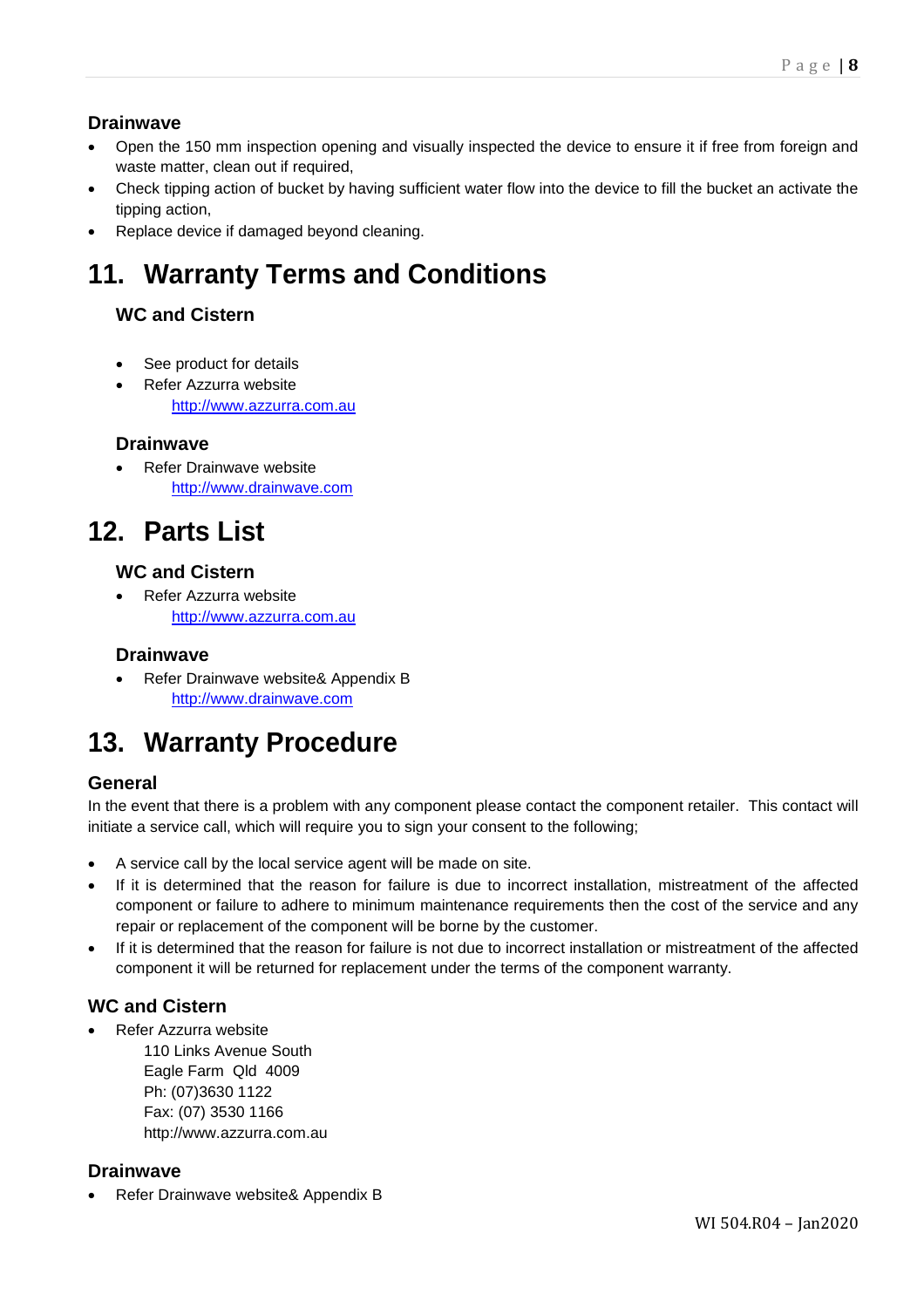## **14. Technical Specification Sheets and Component List**

### **WC and Cistern**

• Refer Appendix A for WC model specifications

#### **Drainwave**

• Refer Appendix B for Drainwave specifications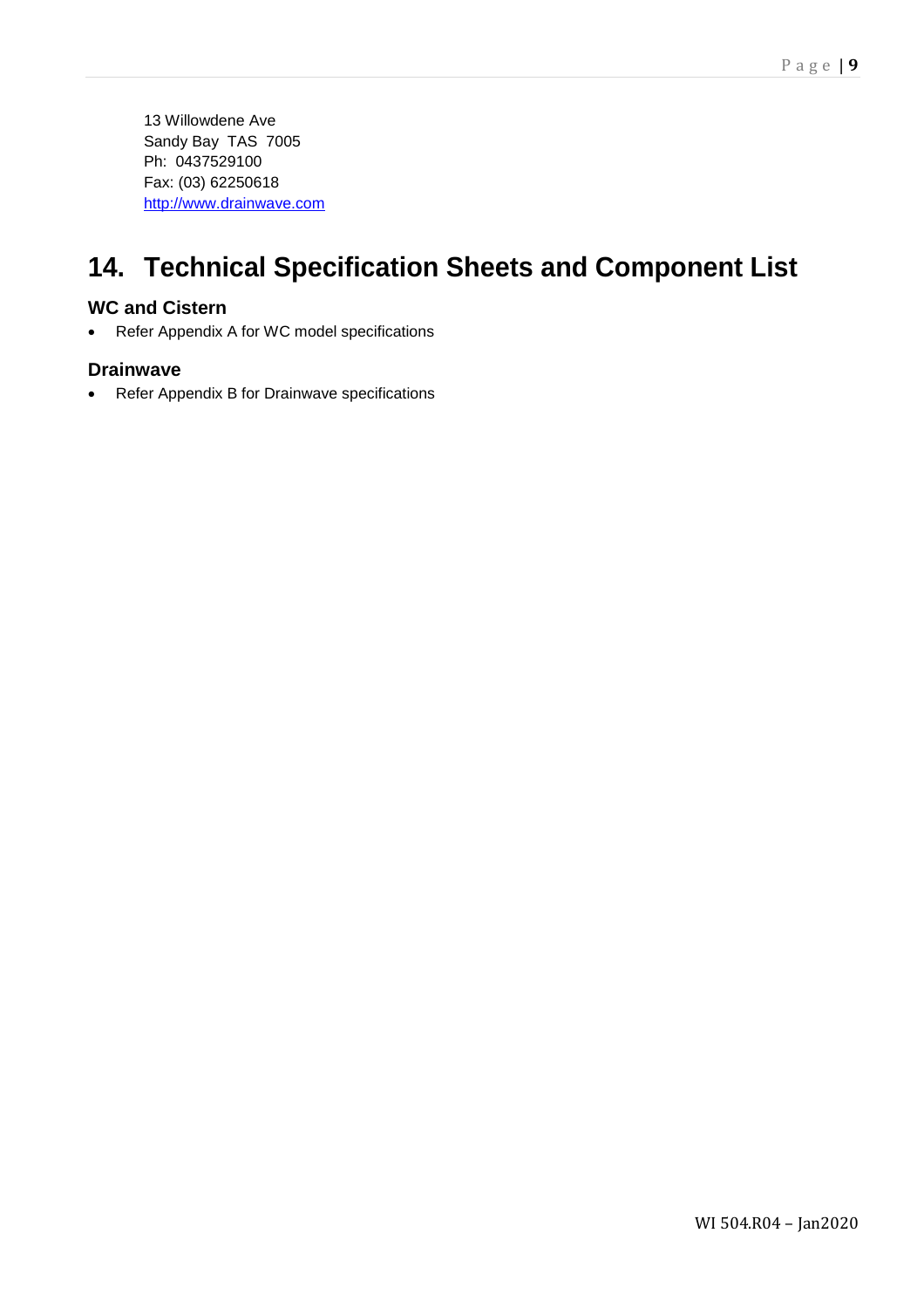# **Appendix A – Azzurra WC Installation Instructions and Technical Specification Sheets**

## **INSTALLATION INSTRUCTIONS**

### **PEDESTAL & WALL HUNG SERIES TOILETS**

### **FOREWORD**

#### **NB: These installation instructions are to be used in conjunction with the installation instructions as per the in-wall cistern/flush valve manufacturer.**

• Please ensure these installation instructions are current and for the product they are intended for.

• These instructions are a guide only and all products must be installed and maintained by a trade qualified

plumber.

• Ensure that the correct tools are used in each step of these procedures.

• For further information and or product support contact Azzurra Imports Pty Ltd.

#### **Pan Installation**

1. Draw a horizontal line from the wall through the centerline of the waste outlet to the front of the pan position.

2. Place the pan in position and indicate the location of the fixing holes beside the pan. Remove the pan and draw a line between these marks ensuring that they are at right angles to the centerline. Position the fixing brackets supplied 45mm inside these marks and mark the site of the holes in the floor.

3. Ensure the floor area is clean.

4. Drill 2 holes and fix the brackets with the screw and plug supplied. Push pan onto flush pipe outlet connections of in-wall cistern.

5. Apply an approved silicone sealant around the pan base, and position the pan whilst checking that it is level and a good seal is maintained with the inlet & outlet connectors. Insert the fixing screw provided through the hole in the pan foot and into the bracket. Check the pan for alignment and tighten.

6. Fit chrome cover caps over screw heads.

7. Remove any excess sealant from around base.

#### **Soft Closing Seat Fixing**

1. Fix the hinge base to the pan, and rotate to suit the holes in the seat hinge.

2. Fit the chrome plated cover over the hinge base fix the seat into it.

3. Confirm the position and remove the seat.

4. Fix the hinge base securely.

#### **BACK TO WALL BACK INLET TOP FIX SERIES TOILET**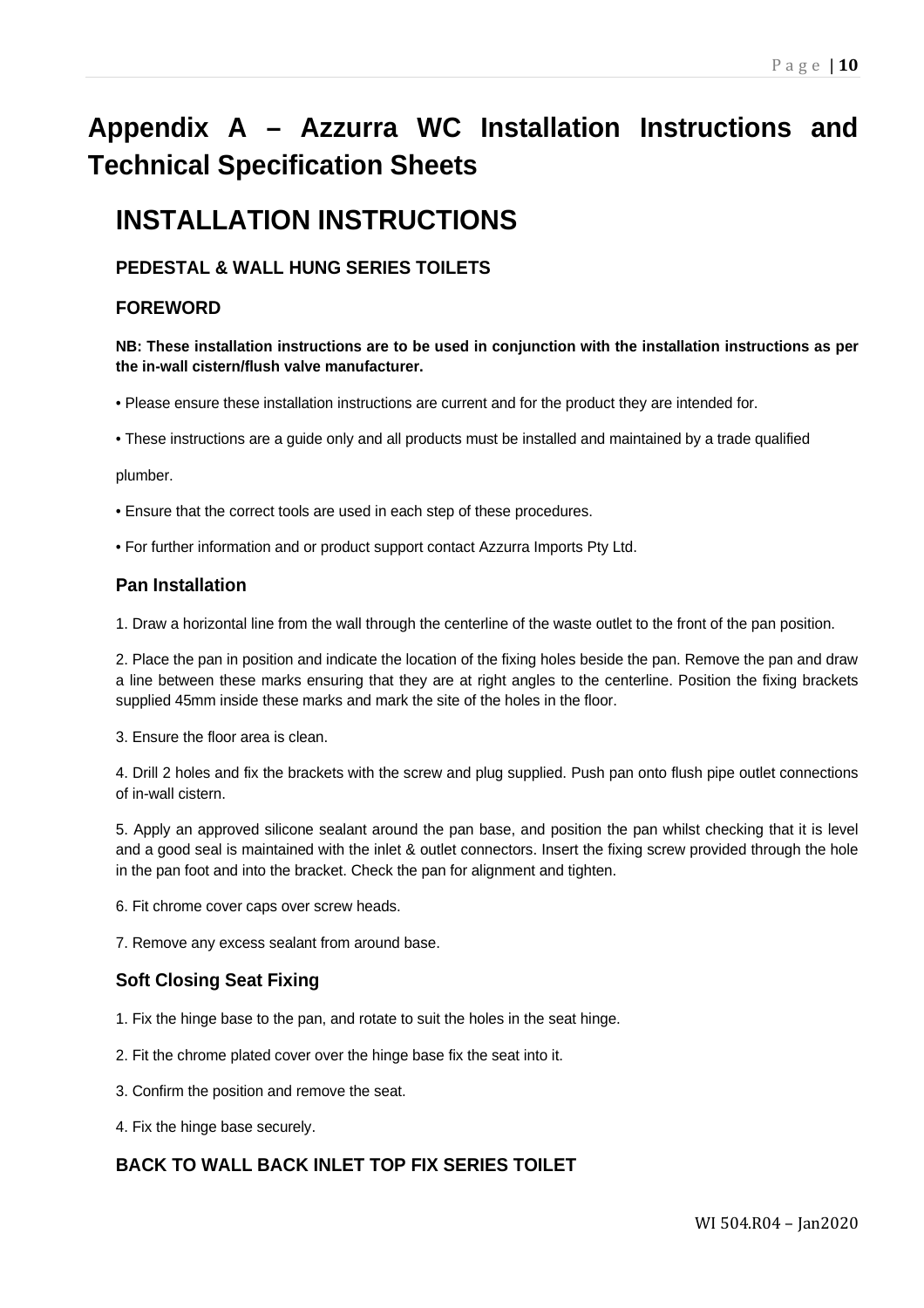Installation is to be in accordance with AS/NZS3500 as required by AS1172.1, AS1172.2 & WMTS-504

VERSION 3.0 2013

#### **FOREWORD**

• Please ensure these installation instructions are current and for the product they are intended for.

• These instructions are a guide only and all Azzurra products must be installed and maintained by a trade qualified plumber.

- Ensure that the correct tools are used in each step of these procedures.
- Some back inlet cistern models also allow right or left hand bottom inlet.
- Wall faced pan is universal for both 'S' & 'P' trap installations.
- For further information or product support contact Azzurra.

#### **Outlet Orientation (all models)**

**N.B: For 'P' trap installation it is recommended not to usean offset pan collar. For 'S' trap installations no pan collar is required.Refer to the setout table for each model at www.azzurra.com.au**

Determine the orientation and set out of the existing waste pipe.

- 'P' trap fixed setout (pan connector supplied not required)
- 'S' trap variable setout available on all models (use panconnector supplied)

#### **'S' Trap Connector Fixing Procedure**

1. Insert connector bend into existing waste pipe and measurethe correct set out and height (check your measurement) and cut to length.

2. Remove bur from cut edge of pan connector and fit pan rubber seal and cover.

3. Determine the correct length of the support bracket and secure in place using the fixing plate supplied.

#### **Back Inlet Pan & Cistern Installation**

**N.B: It is not necessary to fit the cistern prior to pan installation. All cisterns valves are pre-tensioned and positioned correctly, no adjustment is required. Check water level and adjust as needed. Note: Over tightening of cistern valves could cause damage and void warranty.**

1. Remove the cistern and pan from their cartons and inspect for any transport damage.

2. Insert the cistern nut 1 (2 supplied) through the cistern hole located on the pan, now clip both paddles together and fit toggle 2 and secure in place. Trim the plastic paddles above toggle 2, repeat for the remaining cistern bolt hole. The pan is now ready to take the cistern (Top Fix Cistern bolts can be fitted at any time during the installation).

3. Ensure the floor area is clean.

4. Place the pan into position and indicate the location of the fixing holes beside the pan. Remove the pan and draw a line between these marks ensuring they are at right angles to the center line. Position the pan fixing brackets supplied 45mm inside these marks, drill 2 holes and fix the brackets with the screw and plug supplied.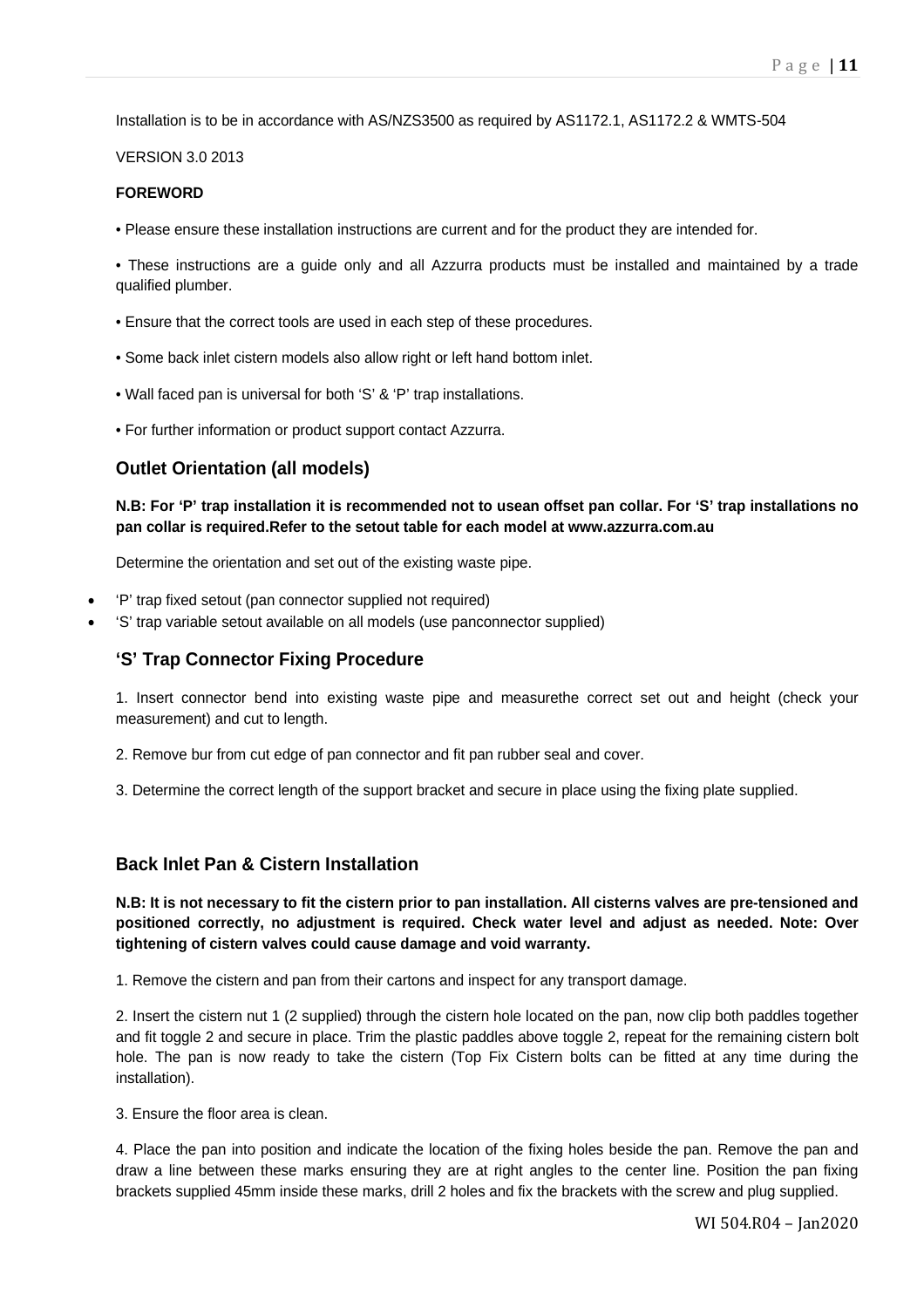5. Apply an approved silicone sealant around the pan base, and position the pan whilst checking that it is level and a good seal is maintained with the pan collar. Insert the fixing screw provided through the hole in the pan and into the bracket. Check the pan for alignment and then tighten. Fit cover caps over screw heads. Remove any excess sealant from around base.

6. Fit the black foam seal securely around the tail nut of theoutlet valve on the underside of the cistern. (No silicone is needed)

7. Place the cistern onto the cistern landing area of the pan. Using bolt 3, from inside the cistern securely and evenly tension the cistern to the pan (do not over tighten).



#### **Bottom Inlet Pan & Cistern Installation**

1. Remove the cistern from the carton and inspect for any transport damage.

2. The bottom inlet can be changed right or left by interchanging with the bung in the base of the cistern, outlet valve may also need to be changed so the overflow tube is on the opposite side.

3. Fit the water service to the inlet valve with an approved flexible hose (not included) prior to fitting the cistern to the pan.

4. Follow steps 2 - 7 above (back inlet).

**N.B: Ensure the flexible connection is located through the hole in the side of the pan for water connection if required. The supply line must be adequately flushed to remove any debris prior to connection.**

#### **Button Assembly & Installation (all models)**

1. Fit button and bezel to cistern lid and tighten in place using the back nut then secure the back nut with the lock nut.

2. Whilst holding the cistern lid adjacent to the cistern tank the buttons can be fitted. Fitting the buttons use the cable with the bayonet fitting attached to the outlet valve, press the bayonet locking clip and push onto button tail and release to secure, test its operation.

4. Before connecting the water service to the cistern it is important to flush the lines to remove any foreign matter or debris.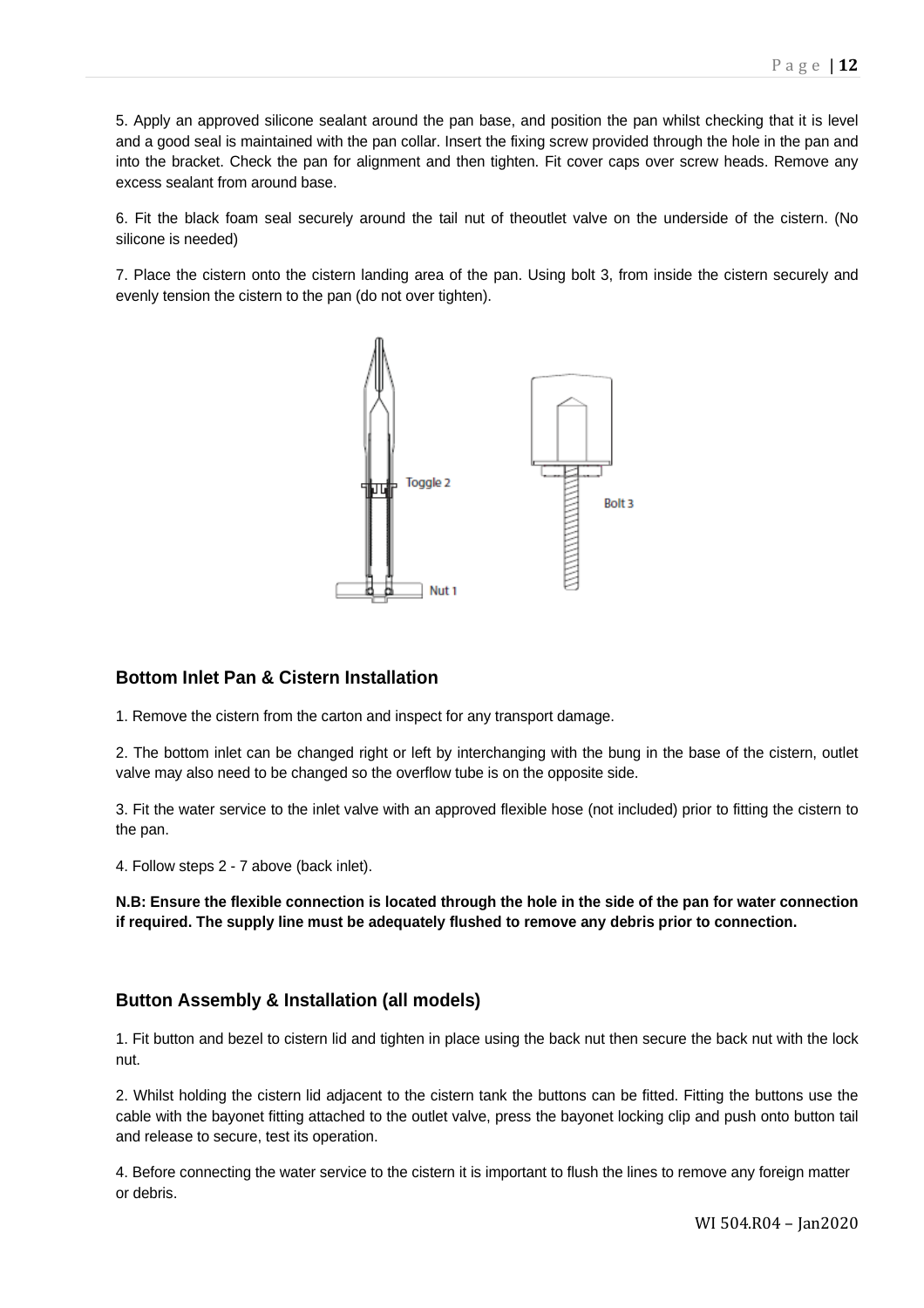

### **Soft Close Seat Fixing (all models)**

- 1. Fit the top fix seat hinge to the seat holes on the pan (do not remove protective cover).
- 2. Tension using a screw driver to allow the hinge to slightly move for adjustment.
- 3. Fit the seat to the hinge and align evenly with the pan edge.
- 4. While the seat is still attached tension the hinge securely (you might need to lift the seat and cover).
- 5. Check for alignment and adjust if necessary.
- 6. Remove the seat and fit hinge covers then re fit the seat.
- 7. Check seat alignment and operation.

#### **N.B: Check operation and ensure water levels are correct.**

Azzurra Imports Pty Ltd - Product Warranty can be found on the Website at www.azzurra.com.au

For product support please call 1300 765 768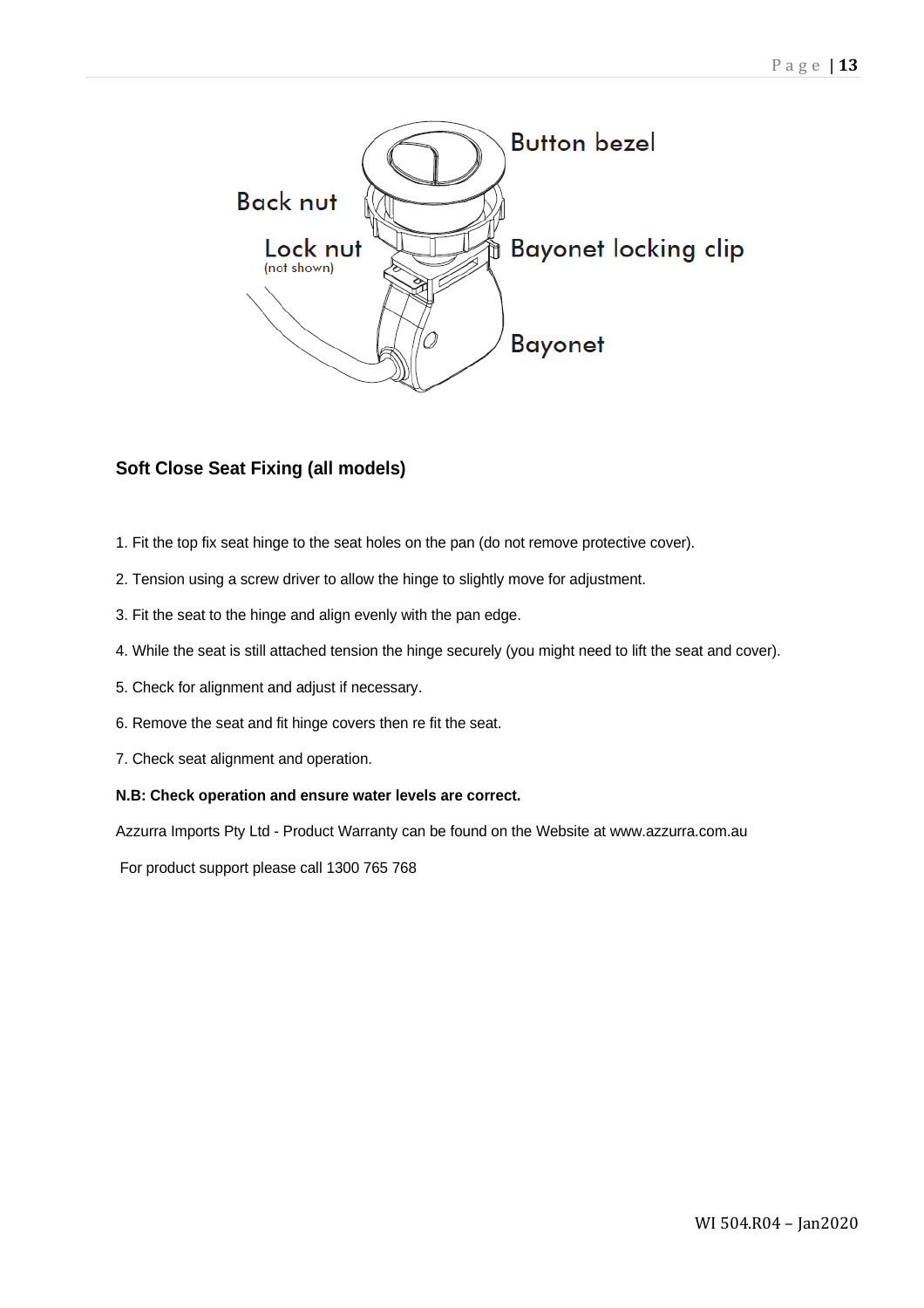

### **Inwall Cistern and Button Installation Instructions**